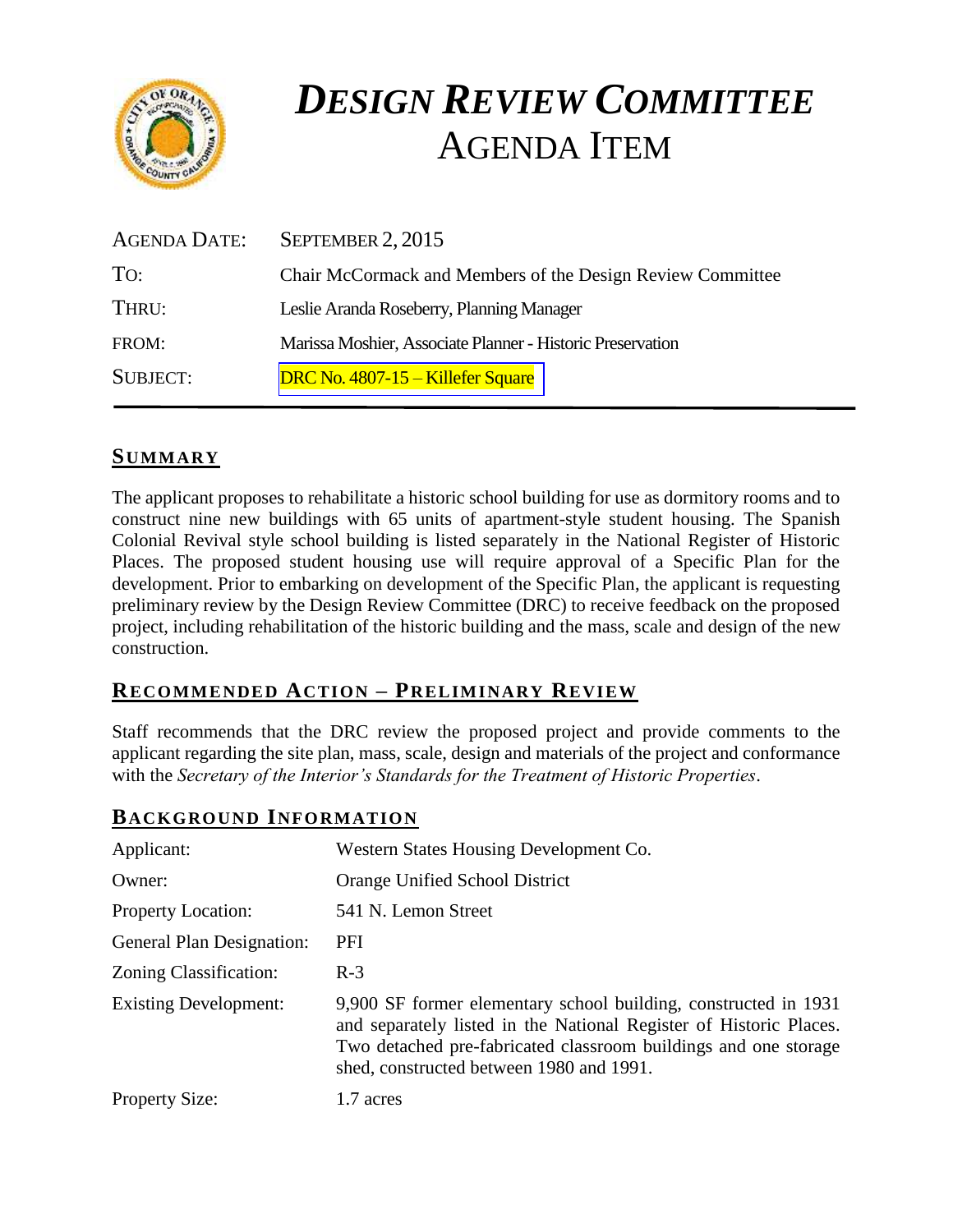Associated Applications: None

Previous DRC Review: None

# **PUB LIC NOTICE**

No Public Notice was required for the preliminary review of this project.

#### **PROJECT DESCRIP TION**

The applicant proposes to rehabilitate the existing historic school building to contain 20 new dormitory rooms and to construct nine new buildings containing 65 apartment style student housing units. The major project components include:

- Demolition of non-contributing classroom buildings and storage shed.
- Rehabilitation of the historic building.
	- o Restoration of historic building elements, including wood windows, clay tile roof, octagonal tower, courtyard corridor and outdoor stage.
	- o Removal of classroom partitions and construction of new interior partitions to create dorm rooms. Existing doors to the exterior corridor around the courtyard will be removed and replaced with new recessed entrances in different locations.
	- o Construction of a new dormer on the interior west elevation to create a loft area in the existing building volume.
	- o Construction of large door openings at in the north and south elevations of west building wings, providing access to the courtyard.
	- o Construction of free standing trellis shade structures and pool in courtyard.
	- o Construction of a small addition on the south elevation of the building.
- Construction of nine new buildings, containing 65 apartment-style student housing units with two and three bedrooms.
	- o The new buildings on the interior of the site are a maximum of 40 feet tall, containing 3 stories with a loft. The new buildings on the perimeter are a maximum of 32 feet tall, containing 2 stories with a loft.
	- o The new buildings are designed with a smooth plaster finish, standing seam metal roof, and multi-light windows.
	- o The buildings are linked by open air corridors on all levels.
- Construction of two levels of subterranean parking, providing 138 spaces, under the new buildings.

# **NATIONAL REGISTER OF HISTORIC PLACES DESIGNATION**

The school building was designed in the National Register on April 7, 2015 under Criterion A (associated with events that have made a significant contribution to the broad patterns of our history) and Criterion C (embodies the distinctive characteristics of a type, period, or method of construction or represents the work of a master, or possesses high artistic values, or represents a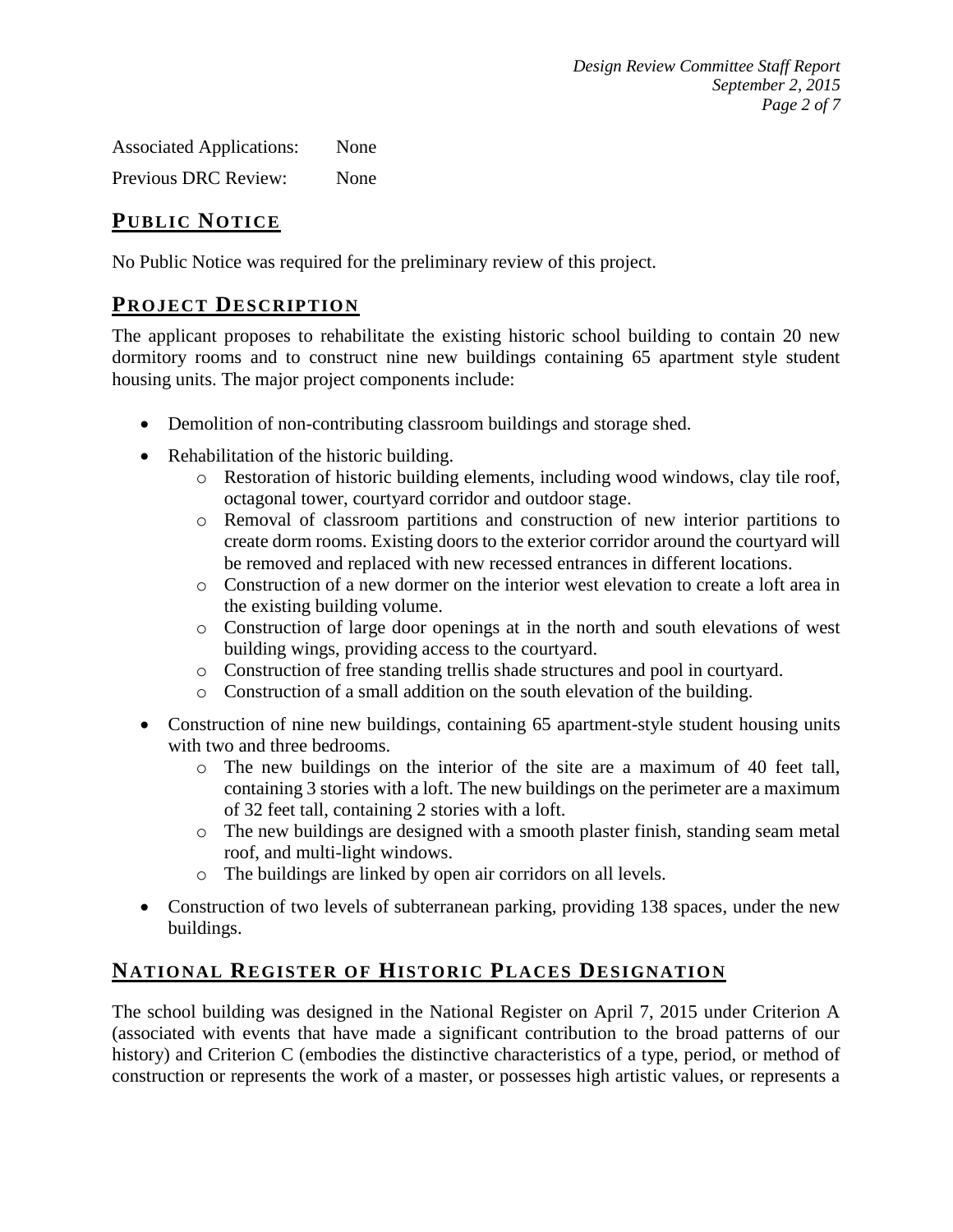significant and distinguishable entity whose components lack individual distinction). The significance of the property is summarized in the designation form:

The Lydia D. Killefer School is eligible for listing in the National Register of Historic Places at the local level of significance under Criterion A in the area of Social History for its association with school desegregation in Southern California. The period of significance under Criterion A is 1942-1944, reflecting the year during which the school began the process of voluntarily desegregating, through the year that the desegregation process was completed. The desegregation of Killefer School is particularly significant as it took place prior to the Méndez v. Westminster ruling in 1947 that required schools in Southern California to desegregate.

The Killefer School is eligible for listing in the National Register of Historic Places at the local level of significance under Criterion C in the area of Architecture as an excellent example of a Spanish Colonial Revival schoolhouse in Southern California. It is a rare intact example of a schoolhouse that pre-dates the 1933 Long Beach Earthquake. The period of significance under Criterion C is 1931, the date the school was constructed (Section 8, page 10).

The following exterior character-defining features are called out in the designation form:

- Low-pitched roof
- Eaves with little overhang
- Arches above doors
- Terra cotta tile decorative vents
- Octagonal tower
- Stucco-clad exterior walls
- Asymmetrical façade
- Partially arcaded exterior walkway

Interior character-defining features that are called out include:

- Hallway arches
- Exposed rafters in northeastern classroom and north hallway

Two classroom buildings located to the north and south of the schoolhouse and one storage shed were constructed between 1980 and 1991 and are identified as non-contributing resources in the designation form.

#### **EXISTING SITE**

The existing site spans the full width of the block between N. Olive and N. Lemon streets. It is developed with a 9,900 square foot Spanish Colonial Revival style elementary school building, constructed in 1931. The building is one story with a basement and has an octagonal bell tower over the primary entrance on the east elevation. The schoolhouse has a U-shaped plan, surrounding an interior courtyard. A raised, partially arcaded, concrete exterior walkway runs on three sides of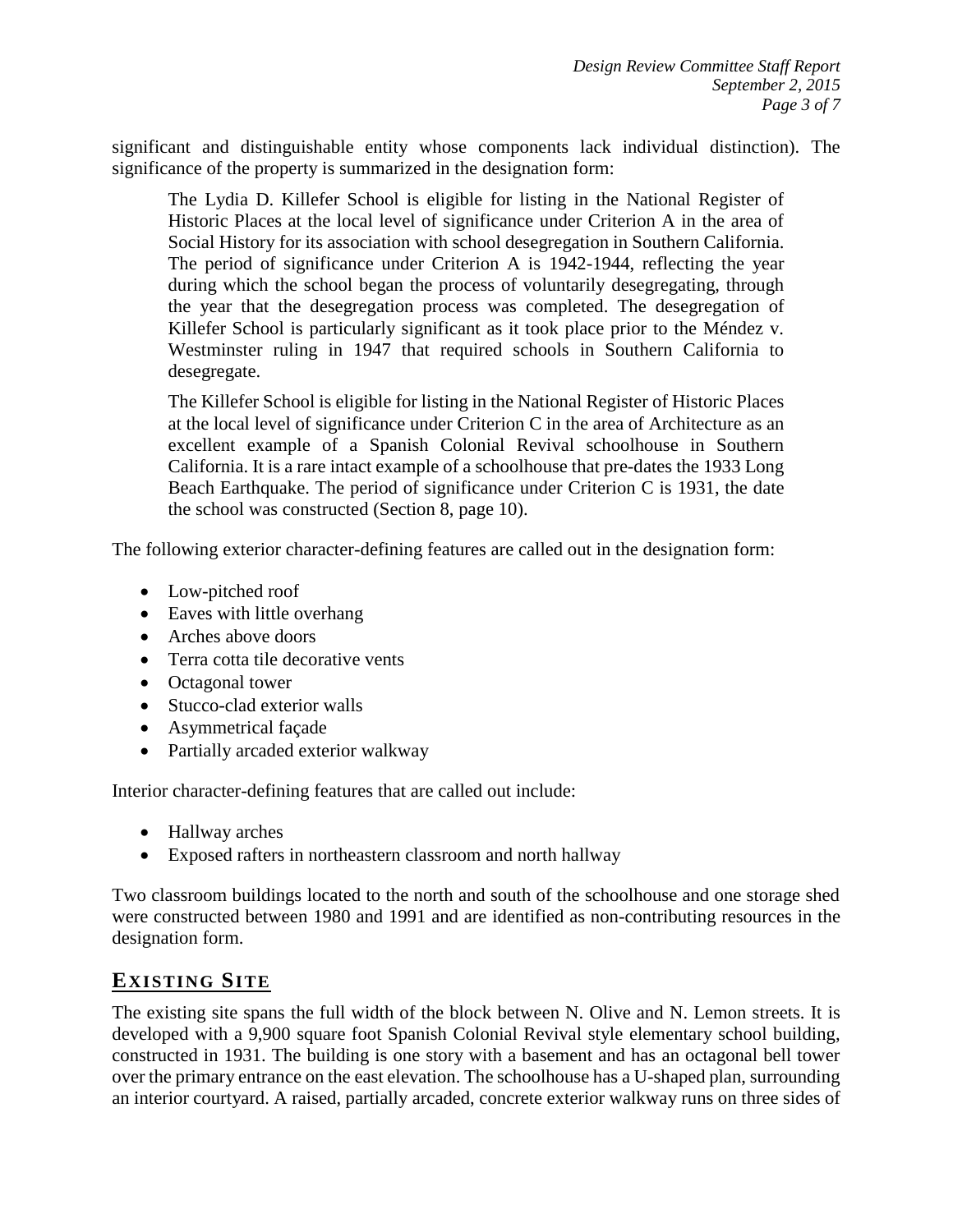*Design Review Committee Staff Report September 2, 2015 Page 4 of 7*

the courtyard and serves as a corridor providing access to the classrooms and offices. At the center of the west elevation, facing the courtyard, the corridor expands into the courtyard area to create a raised stage with an arched surround. To the north and south of the schoolhouse are two noncontributing classroom buildings and a storage shed. The remainder of the site is paved for use as a surface parking lot.

## **EXISTING AREA CONTEXT**

The property is located north of the Walnut Street northern boundary of the Old Towne Historic District. To the west are industrial and residential properties, zoned M-2 and R-2-6 respectively. To the south and east is a mix of single and multi-family residential properties, zoned R-2-6. Immediately to the north are residential properties and property owned by the Orange Unified School District, which operates the Richland Continuation High School. Property to the north also contains the non-profit Friendly Center and Killefer Park.

#### **EVALUATION CRITERIA**

Orange Municipal Code (OMC) Section 17.10.070 establishes the general criteria the DRC should use when reviewing the project. This section states the following:

The project shall have an internally consistent, integrated design theme, which is reflected in the following elements:

#### 1. **Architectural Features**.

- a. The architectural features shall reflect a similar design style or period.
- b. Creative building elements and identifying features should be used to create a high quality project with visual interest and an architectural style.

#### 2. **Landscape**.

- a. The type, size and location of landscape materials shall support the project's overall design concept.
- b. Landscaping shall not obstruct visibility of required addressing, nor shall it obstruct the vision of motorists or pedestrians in proximity to the site.
- c. Landscape areas shall be provided in and around parking lots to break up the appearance of large expanses of hardscape.
- 3. **Signage**. All signage shall be compatible with the building(s) design, scale, colors, materials and lighting.
- 4. **Secondary Functional and Accessory Features**. Trash receptacles, storage and loading areas, transformers and mechanical equipment shall be screened in a manner, which is architecturally compatible with the principal building(s).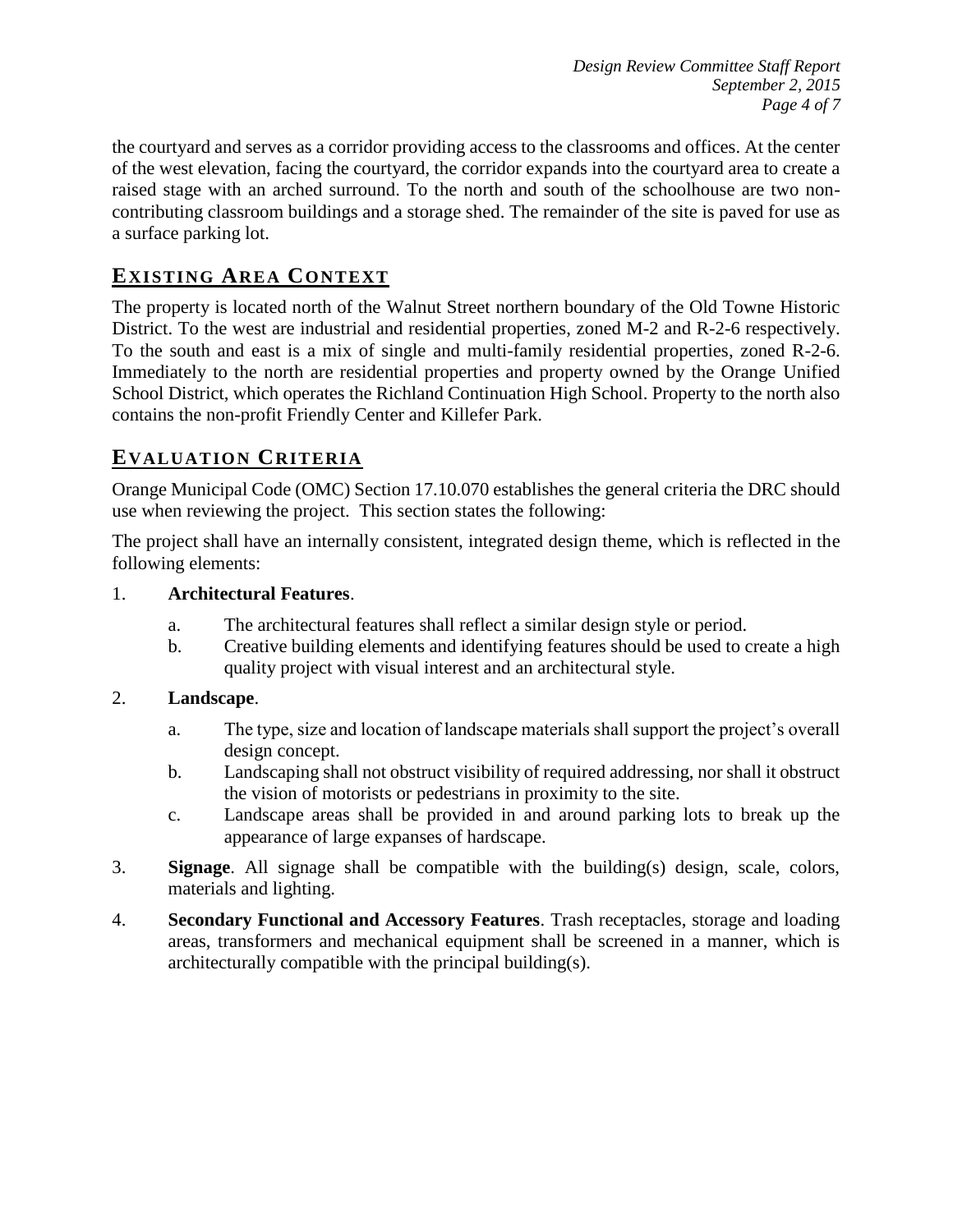## **ANALY SIS/STATEMENT OF THE ISSUES**

Staff is requesting the DRC provide comments on the site plan, mass, scale, design and materials of the proposed project and on the project's conformance with the *Secretary of the Interior's Standards for the Treatment of Historic Properties (Secretary's Standards)*. In addition to the ten standards for rehabilitation of historic properties, the National Park Service (NPS) provides guidance on interpreting the Standards for specific project types. These include "Interpreting The Secretary of the Interior's Standards for Rehabilitation" (ITS) bulletins, which provide examples of compatible and incompatible treatments to historic buildings under the *Secretary's Standards*. Staff referenced the ITS bulletins and other guidance published on the NPS website in the analysis below. The NPS publications are provided as Attachment 4 to the staff report.

#### Issue 1: Changes to the Historic Schoolhouse

The National Park Service provides specific guidance on rehabilitation and adaptive reuse of historic schools in conformance with the *Secretary's Standards* in several ITS bulletins (Nos. 11, 12, 20 and 40). The bulletins recommend preserving character-defining exterior and interior features, including corridors/circulation systems, classroom partitions, doors, and windows. Generally, compatible treatments for historic schools include inserting new uses into existing classroom spaces. This approach limits the removal of spaces and materials that are important to the character of the historic school. According to ITS Bulletin 40, corridors are "almost always character-defining features of historic buildings." Preservation of historic corridors includes the volume of the space, circulation patterns, openings onto the corridor, and finishes. According to the ITS bulletins, existing corridors and door openings should be retained to the greatest extent feasible. In some cases, existing doors may be fixed in place in corridors to allow more flexibility of the layout of interior spaces inserted into classrooms, while still retaining the patterns and materials of the doors in the corridor.

NPS also provides guidance on additions to mid-sized historic buildings. According to ITS Bulletin 3, an addition will generally meet the *Secretary's Standards* if it is located at the rear or on a secondary or inconspicuous elevation; if its size and scale are limited and appropriate for the historic building; if it does not obscure character-defining features of the building; and if it is designed to be clearly differentiated from the historic building.

The applicant proposes to rehabilitate the exterior of the historic school building, including repairing historic windows and restoring the historic clay tile roof. The project includes removing the interior classroom partitions, creating a new loft space in the historic building with addition of a dormer on the west elevation, and removing and repositioning the existing classroom doors onto the exterior walkway. The courtyard will be reused as a common recreational space for the development with a swimming pool. The applicant is also proposing an addition to the secondary south elevation. The proposed addition is located on the secondary south elevation, set back from the primary street-facing elevation. It is connected to the historic building through a small hyphen with skylights.

Staff requests that the DRC provide comments on the following, along with any other issues related to changes to the historic building: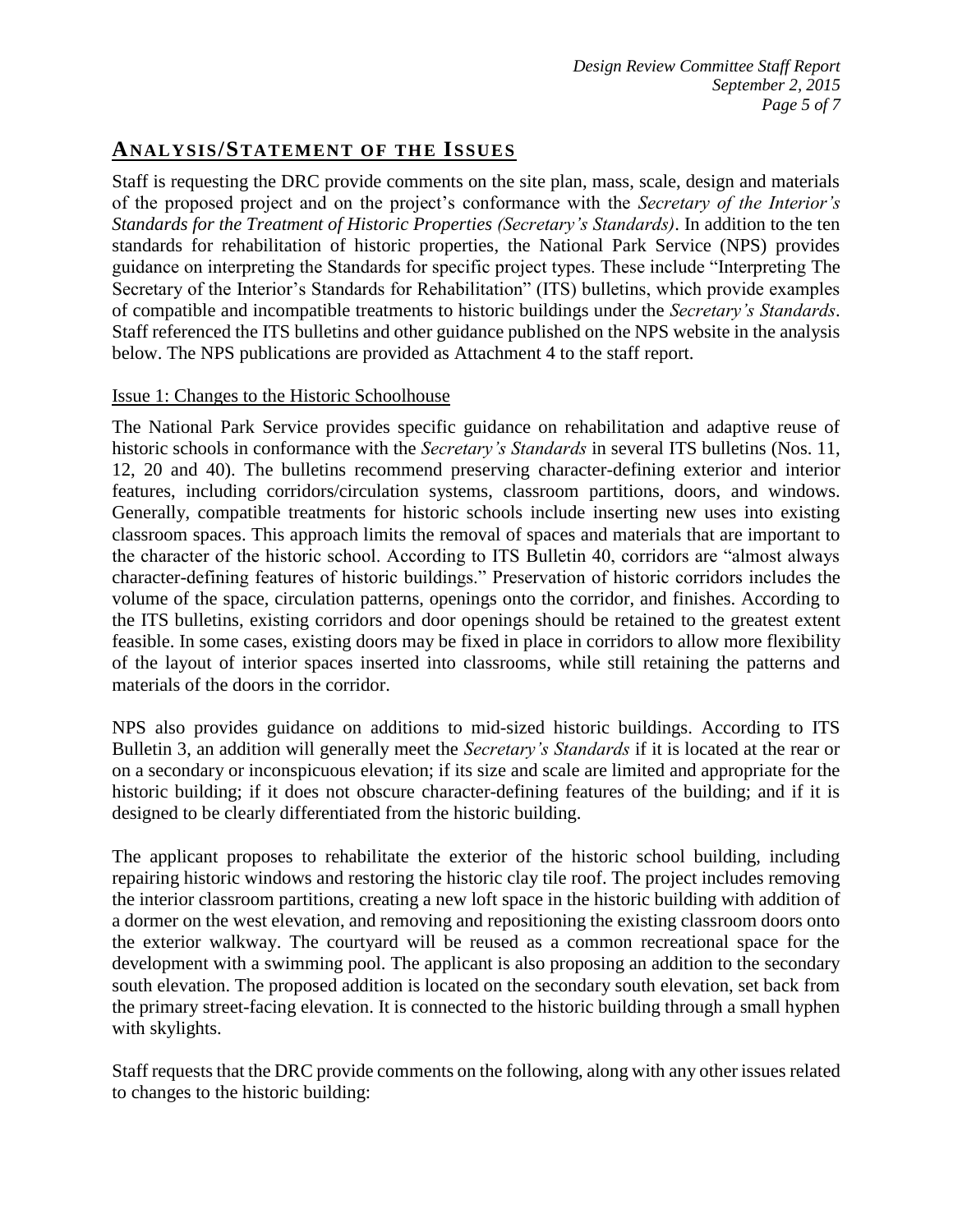- Removal of classroom partitions and corridor doors
- New door openings on the courtyard
- Reuse of courtyard as common recreational space with pool and trellis shade structures
- Addition to south elevation

#### Issue 2: Compatibility of New Construction

The NPS website provides specific guidance on new construction within the boundaries of historic properties. Generally, the design, density and placement of new construction should respect the overall character of the site. This includes:

- Related new construction including buildings, driveways, parking lots, landscape improvements and other new features – must not alter the historic character of a property. A property's historic function must be evident even if there is a change of use.
- The location of new construction should be considered carefully in order to follow the setbacks of historic buildings and to avoid blocking their primary elevations. New construction should be placed away from or at the side or rear of historic buildings and must avoid obscuring, damaging, or destroying character-defining features of these buildings or the site.
- Protecting the historic setting and context of a property, including the degree of open space and building density, must always be considered when planning new construction on an historic site This entails identifying the formal or informal arrangements of buildings on the site, and whether they have a distinctive urban, suburban, or rural character. For example, a historic building traditionally surrounded by open space must not be crowded with dense development.
- As with new additions, the massing, size, scale, and architectural features of new construction on the site of a historic building must be compatible with those of the historic building. When visible and in close proximity to historic buildings, the new construction must be subordinate to these buildings. New construction should also be distinct from the old and must not attempt to replicate historic buildings elsewhere on site and to avoid creating a false sense of historic development.
- The limitations on the size, scale, and design of new construction may be less critical the farther it is located from historic buildings ("New Construction within the Boundaries of Historic Properties, Attachment 4).

The applicant proposes construction of nine new buildings containing apartment-style student housing. The maximum height of the buildings (40 feet) is positioned at the center of the development to limit visual impacts on the historic building and the neighborhood. The buildings